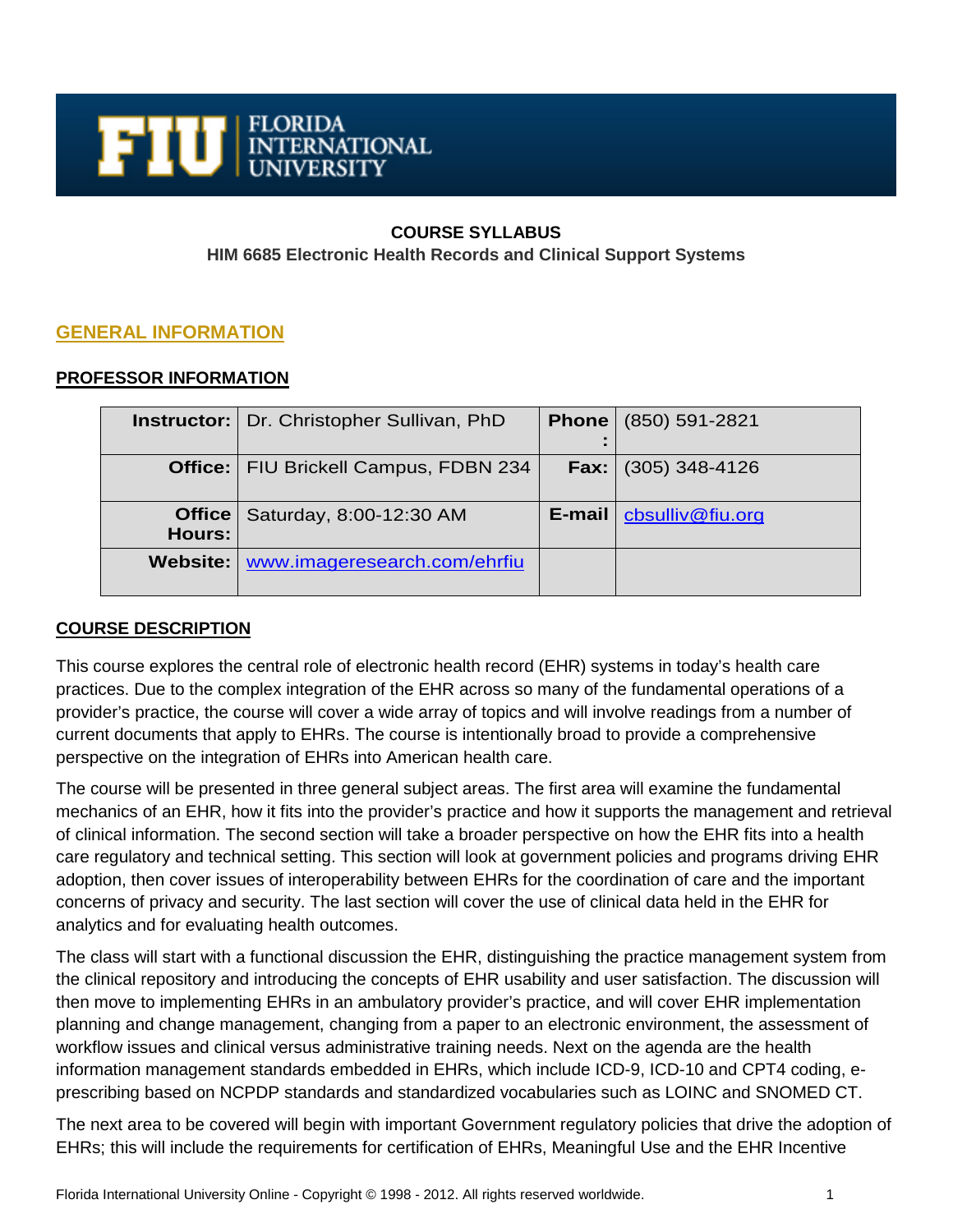Program. The discussion will then cover the important issue of Interoperability of EHRs using health information exchange, direct secure messaging and personal health records. The discussion will also include interoperable data standards such as the continuity of care record (CCR) and the continuity of care document (CCD) and various transmission standards such as HL7 and XML. The course will then introduce privacy and security of EHRs, covering the HIPAA Security Rule, Risk Assessment and the NIST Risk Framework.

The last section of the class will examine the use of clinical data from the EHR for analytical purposes, such as revenue cycle management and population health. It will then discuss health outcomes related to using EHRs such as the reduction of medical errors and ensuring quality health outcomes. At the end of the class, participants should have a comprehensive view of the central role of EHRs in the transformation of health care today.

# **COURSE OBJECTIVES**

After completing this course, students will be able to

- Evaluate the usability and functionality of an EHR and Practice Management system for a physician practice, assess the office workflow and develop a strategic plan for implementing the EHR and training the office staff.
- Assist a physician practice in attesting for Meaningful Use and reporting Clinical Quality Measures under the Physician Quality Reporting System.
- Explain federal government policies and programs that promote and incentivize the adoption of EHRs to a lay person with no knowledge of health care.
- Identify the different requirements for interoperability using health information exchange and the different standards for transmitting documents between EHRS.
- Understand the requirements for maintaining the security and confidentiality of protected health information based on HIPAA regulations and be able to conduct a risk assessment in a physician practice.
- Identify standards for coding diagnoses, procedures and vocabularies for semantic interoperability of EHRs.
- Explain the basics of revenue cycle management to help a physician or office manager understand how the use of an EHR can improve the revenue flow in a physician practice.
- Understand and use the clinical data collected by an EHR for public health reporting and health care analytics to evaluate health outcomes.

# **MAJOR & CURRICULUM OBJECTIVES TARGETED**

Learning Objectives: Upon completion of the course, the student should have an understanding of the central role of electronic health records in modern health care. This will include:

- The anatomy and usability of EHRs and Practice Management Systems.
- Implementation of EHRs including the analysis of workflow issues, change management and training.
- Federal government policies and regulations regarding the certification and adoption of EHRs.
- Interoperability of EHRs via HIE, Direct Secure Messaging and personal health records using interoperable data standards such as the CCR and the CCD and transmission standards such as HL7, XML and continuity of care documentation.
- Privacy and Security requirements based on the HIPAA Security Rule and comprising the NIST Risk Framework and Risk Assessment.
- Health Information Management standards in EHRs such as ICD-9 and ICD-10 coding and standard vocabularies such as LOINC and SNOMED CT.

Florida International University Online - Copyright © 1998 - 2012. All rights reserved worldwide. 2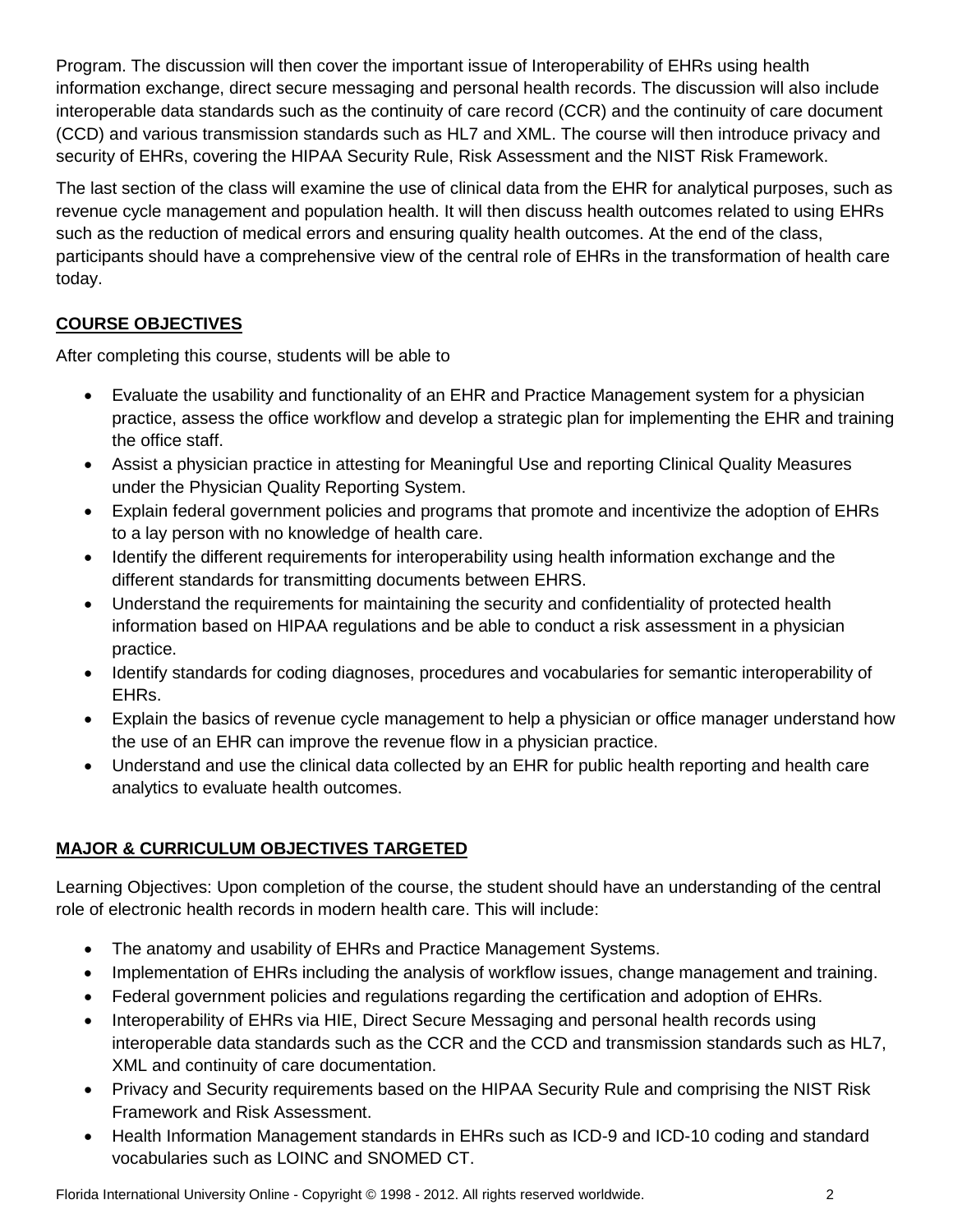- Health care analytics including revenue cycle management and population health.
- The use of clinical data to track health outcomes and the reduction of medical errors.

### *TEACHING METHODOLOGY*

HIM 6685 Electronic Health Records and Clinical Support Systems addresses the introduction of electronic health record systems (EHRs) into the health care system and the complex relationships that integrate them with many other aspects of the provider's practice.

The instructor's approach to the course will be to1) integrate technical lectures that cover information relevant to the discussion of EHRs with 2) in-class discussions and student-based presentations that demonstrate mastery of terminology and concepts and 3) written papers that allow students to explore related forces that impact the integration of EHRs with physician practices, such as Meaningful Use, federal standards and policies, technical advances and the development of health information exchange activities.

The instructor intends to split the class time among lectures, promoting in-class discussion on course-relevant information and concepts and student presentations on assignments and research projects. Students are expected to come to class fully prepared to engage in class discussions, make assigned presentations and assist class members in understanding class content. The instructor's approach will be highly interactive and is intended to promote articulate dialogue on the implications of introducing EHRs into the health care system. The class will draw heavily upon the professional experiences of both the students and the instructor.

It is the intent of the instructor to provide several professional EHR products for students to use for general assessment purposes. In-class presentations will be linked to these EHR applications and will offer students the opportunity to compare the functionality and certification compliance of several EHR applications.

### **ASSURANCE OF LEARNING**

The College of Business cares about the quality of your education. More on the College's commitment to Assurance of Learning can be found at the following link:

[http://businessonline.fiu.edu/course\\_addons/Learning\\_Commitment.pdf](http://businessonline.fiu.edu/course_addons/Learning_Commitment.pdf)

### **POLICIES**

Please review the policies page as it contains essential information regarding guidelines relevant to all courses at FIU and additional information on the standards for acceptable netiquette important for online courses.

### **TECHNICAL REQUIREMENTS/SKILLS**

One of the greatest barriers to taking an online course is a lack of basic computer literacy. By computer literacy we mean being able to manage and organize computer files efficiently, and learning to use your computer's operating system and software quickly and easily. Keep in mind that this is not a computer literacy course; but students enrolled in online courses are expected to have moderate proficiency using a computer. Please go to the ["What's Required"](http://online.fiu.edu/futurestudents/whatsrequired) page to find out more information on this subject.

This course utilizes the following Blackboard tools as complements to the in-class discussions: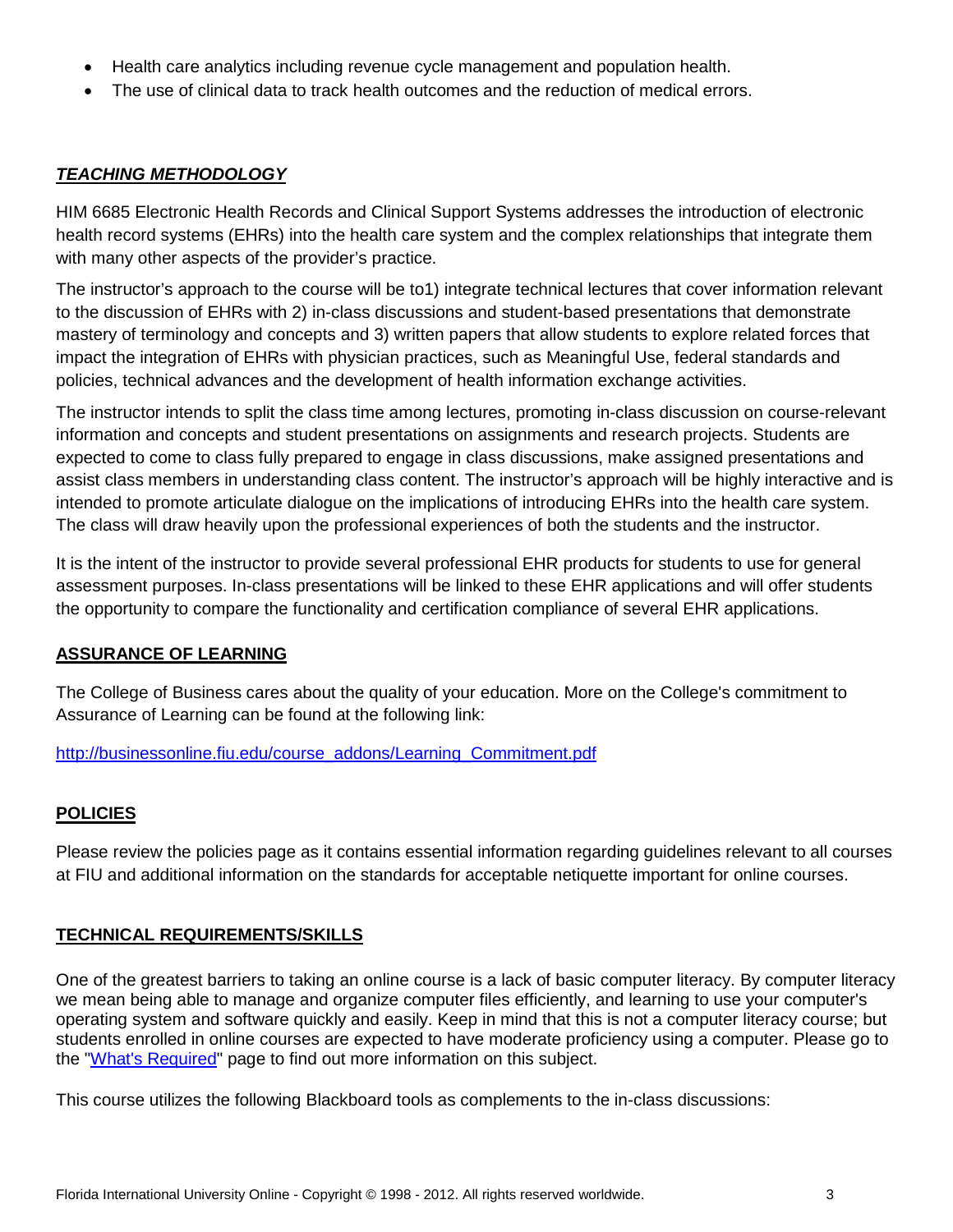- 1. Discussion Forum
- 2. Content Tool
- 3. Email and Blackboard Messages

For detailed information about the technical requirements, please **[click here](http://online.fiu.edu/app/webroot/html/blackboardlearn/mastertemplate/technical_requirements/)**.

# **ACCESSIBILITY AND ACCOMODATION**

For detailed information about the specific limitations with the technologies used in this course, please visit [http://online.fiu.edu/app/webroot/html/blackboardlearn/mastertemplate/accessibility](http://online.fiu.edu/app/webroot/html/blackboardlearn/mastertemplate/accessibility/)/.

For more information about Blackboard's Accessibility Commitment, please visit [http://www.blackboard.com/Platforms/Learn/Resources/Accessibility.aspx.](http://www.blackboard.com/Platforms/Learn/Resources/Accessibility.aspx)

For additional assistance please contact our [http://drc.fiu.edu/.](http://drc.fiu.edu/)

## **COURSE PREREQUISITES**

There are no course prerequisites for this course.

### **TEXTBOOK**

The texts in this course are gathered from recent documents related to the class discussions available from credible sources such as the *Office of the National Coordinator for Health IT (ONC)*, the *Centers for Medicare and Medicaid Services (CMS)*, the *Health Information Management Systems Society (HIMSS)*, the *American Health Information Management Society (AHIMA)* and other sources.

All course documents will be provided electronically to reduce the cost of purchasing an expensive textbook. A list of course documents for each week of instruction will be provided in Blackboard before the start of class and to each student on the day of class.

An example of the text resources provided to the class is given below:

**Technical Evaluation, Testing, and Validation of the Usability of Electronic Health Records**  Svetlana Z. Lowry, Matthew T. Quinn, Mala Ramaiah, Robert M. Schumacher, Emily S. Patterson, Robert North, Jiajie Zhang, Michael C. Gibbons and Patricia Abbott National Institute of Standards and Technology February 2012 [http://www.nist.gov/healthcare/usability/upload/EUP\\_WERB\\_Version\\_2\\_23\\_12-Final-2.pdf](http://www.nist.gov/healthcare/usability/upload/EUP_WERB_Version_2_23_12-Final-2.pdf)

## **EXPECTATIONS OF THIS COURSE**

This is a classroom course with the capability to use Blackboard for online discussion and instruction. Expectations for student performance online are the same as for the classroom days. The online discussion forums allow for an exchange of ideas between students and instructor based on a written dialogue on specific topics. The online Blackboard aspect of the course requires a degree of self-motivation, self-discipline, and technology skills that can make it somewhat more demanding than the in class meetings but rewarding at the same time.

Florida International University Online - Copyright © 1998 - 2012. All rights reserved worldwide. 4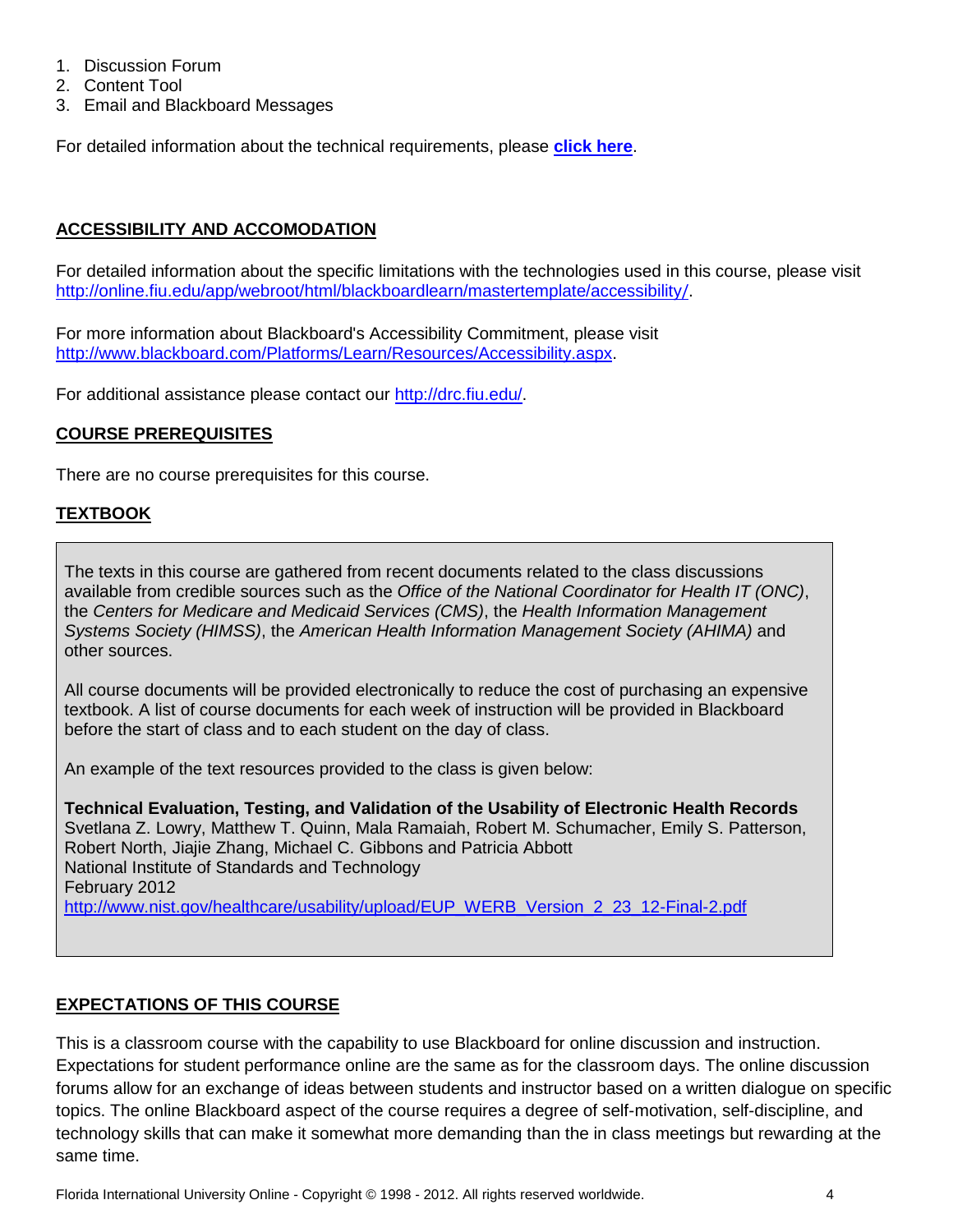#### **Students are expected to:**

- Review the how-to-get-started information located in the course content.
- Ensure that your computer is compatible with Blackboard.
- Interact online with instructor/s and peers.
- Log in to the course regularly over the course of the eight weeks.
- Respond to discussion boards, blogs and journal postings within the week.
- Respond to emails within a reasonable timeframe.
- Submit assignments by the corresponding deadline.

#### **The instructor will:**

- Log in to the course regularly.
- Respond to discussion boards, blogs and journal postings daily.
- Respond to emails within 48 hours.
- Grade assignments within two weeks of the assignment deadline.

#### **COURSE COMMUNICATION**

Communication in this course will take place via interpersonal contact, email and Blackboard messages.

Messages are a private and secure text-based communication that occurs within a Course and among Course members. Users must log on to Blackboard to send/receive/read messages. The Messages tool is located on the left side Course Menu (Blackboard user interface). It is recommended that students check their messages routinely to ensure up-to-date communication.

The Email feature is an external communication tool that allows users to send emails to users enrolled within the course including the instructor and other students. Emails are sent to the students' FIU email on record. The Email tool is located on the left side Course Menu (Blackboard user interface).

For more information on professional writing and technical communication visit this link: [http://online.fiu.edu/app/webroot/html/blackboardlearn/resources/writing\\_resources/.](http://online.fiu.edu/app/webroot/html/blackboardlearn/resources/writing_resources/)

### **ASSIGNMENTS**

#### **The Instructor will provide clear guidelines for each assignment**

*There will be three types of assignments in this course: Individual in-class presentations, Group inclass presentations Research Papers. The online discussion forum will be used for class interaction between Saturday sessions.*

- *In-class presentations will address information covered in each chapter of the class text book with additional outside research on health information technology applications. Presentations can be individual or group, as preferred.*
- *The online forums will be used to provide a forum for students to research the usability and functionality of the EHRs that they are working with.*
- *Specifications for papers will be distributed at least two weeks before the paper is due. All papers will be evaluated within two weeks of the due date.*

#### **DISCUSSION FORUMS**

Florida International University Online - Copyright © 1998 - 2012. All rights reserved worldwide. 5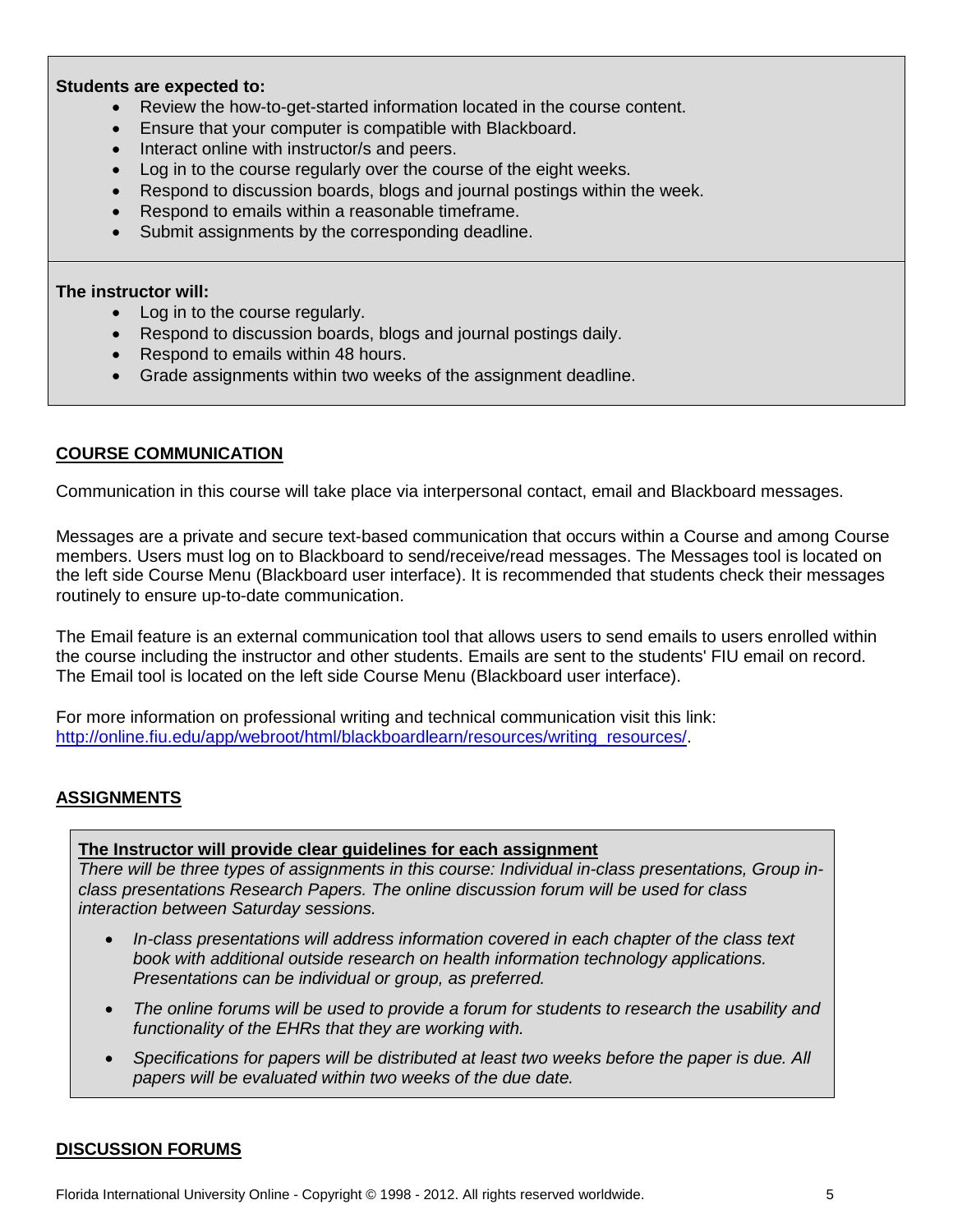Keep in mind that forum discussions are public, and care should be taken when determining what to post.

### **Instructor**

Instructor will provide clear guidance on the expectations and requirements of assignments.

- Students will receive specifications for in-class presentations during the first day of class. Specifications will include expected breadth of topic, depth of content and grading criteria.
- Students will be evaluated on the extent and quality of their classroom discussions.
- Online discussion topics will be communicated one week ahead of the online discussion. Students will be evaluated on the number of entries they post in the discussion forum and on the quality of their posts. Minimum expectations are for three posts within the week.
- Specifications for research papers will be distributed two weeks before papers are due. Online discussion topics will be selected that feed into the research papers and give students a chance to discuss the research topic and gather background materials. Criteria for evaluating the papers will be included in the specification sheets.

### **WEEKLY SCHEDULE**

|  | <b>Class Date</b>                    | <b>Class Discussion</b>                                             | <b>Class Assignment</b>                                                                                                                                                               |
|--|--------------------------------------|---------------------------------------------------------------------|---------------------------------------------------------------------------------------------------------------------------------------------------------------------------------------|
|  | Week 1<br>Saturday,                  | Anatomy and Usability<br>of an EHR                                  | Introduction to course content and student<br>expectations. Student introductions.                                                                                                    |
|  | May 10, 2014                         |                                                                     | Introduction to practice EHRs to be used by the class.                                                                                                                                |
|  | Week 2<br>Saturday,<br>May 17, 2014  | Implementation of EHR<br>and Workflow<br>Assessment                 | Individual report on EHR Usability and Satisfaction<br>Survey in each student's workplace based on a survey<br>conducted between Week 1 and Week 2.<br><b>Selection of Course EHR</b> |
|  | Week 3<br>Saturday,<br>May 24, 2014  | Government Policy and<br>Regulation                                 | Group PowerPoint presentations on selected federal<br>policies and regulations with reference to EHRs                                                                                 |
|  | Week 4<br>Saturday,<br>May 31, 2014  | Interoperability                                                    | Individual paper on the effect of federal regulations on<br>the health IT implementation of the student's workplace.                                                                  |
|  | Week 5<br>Saturday,<br>June 7, 2014  | <b>Privacy and Security</b>                                         | Group PowerPoint presentations on methods of health<br>information exchange and actual HIE in the students'<br>workplace.                                                             |
|  | Week 6<br>Saturday,<br>June 14, 2014 | <b>Health Information</b><br>Management<br><b>Standards in EHRs</b> | Individual report on the Privacy and Security<br>compliance in each student's workplace based on short<br>risk assessment.                                                            |
|  | Week 7<br>Saturday,<br>June 21, 2014 | Population Health and<br>Revenue Cycle<br>Management                | Group PowerPoint presentations on standards for HIM<br>coding used in EHRs                                                                                                            |
|  | Week 8<br>Saturday,<br>June 28, 2014 | <b>Analytics for Health</b><br>Outcomes                             | Individual paper on the future of health IT and its<br>continuing influence on the quality and coordination of<br>care in the health care system with reference to<br>selected EHR.   |

#### **All classes will be held at the FIU Brickell Campus**